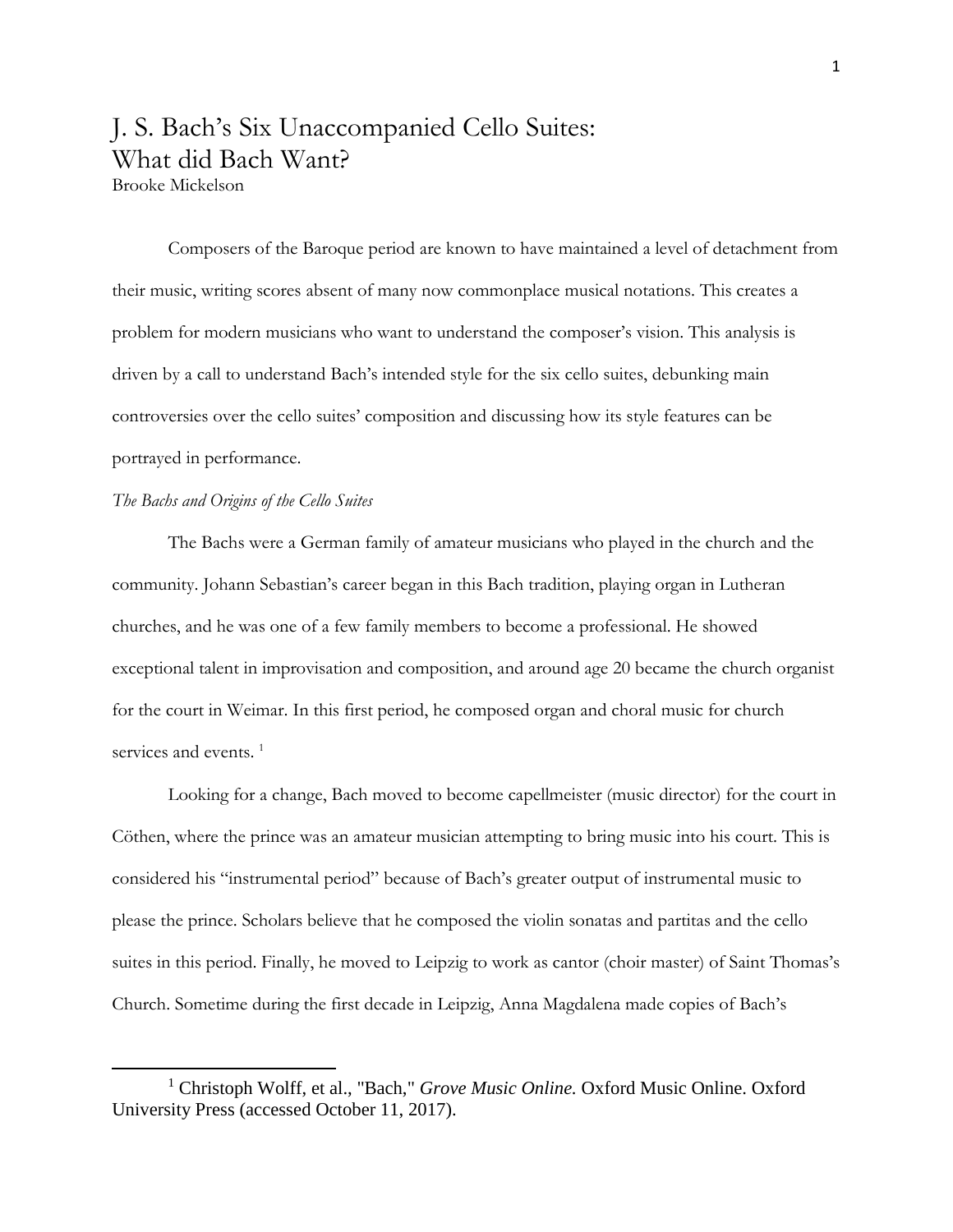important works, which included the violin sonatas and the cello suites.  $\frac{2}{3}$  In this last period, Bach composed new cantatas for four churches weekly Sunday services and wrote other religious music for special occasions.<sup>3</sup> These weekly deadlines really drove him to compose the immense amount of music he is known for today.

To understand the origins of the cello suites, this paper focuses on Bach's instrumental period in Cothen. Shortly after moving to Cothen, Bach's first wife of seven children passed away. Around this time Anna Magdalena was appointed court singer in the Cothen court, and a year later married Johann Sebastian. Anna Magdalena and Johann Sebastian were a power couple, working together to create and perform music programs for the court and the church. Wolff suggests they were highly esteemed because Bach earned the second highest wages in the court and Anna Magdalena earned up to three quarters of what he did,<sup>4</sup> earning even more money than the concertmaster. <sup>5</sup> Anna birthed 13 Bach children, although only seven survived to adulthood, and four of Bach's children became fabulous composers by their father's instruction.<sup>6</sup>

The exact date and origins of the cello suites are unknown because no original autographed version of Bach's has been discovered. When Bach died, his music was divided among his family members. A large portion of his instrumental music went to Wilhelm Friedman, who sold many of the scores individually to unknown buyers. Most of our surviving documentation of his scores were preserved by Anna Magdalena, Johann Christoph Friedrich, Johann Christian, and Carl Philipp Emanuel Bach.<sup>7</sup> Besides Anna Magdalena's 1730s copy, there is a 1726 incomplete study-copy by

<sup>4</sup> Ibid.

<sup>2</sup> Peter Williams, *J.S. Bach: A Life in Music* (Cambridge: Cambridge University Press, 2007), 156.

<sup>3</sup> Wolff, "Bach," *Grove Music Online.*

<sup>5</sup> Jarvis, Martin, "Did Johann Sebastian Bach Write the Cello Suites?" *Musical Opinion* 126 (November 2002), 79.

<sup>6</sup> Wolff, "Bach," *Grove Music Online.*

<sup>7</sup> Wolff, "Bach," *Grove Music Online.*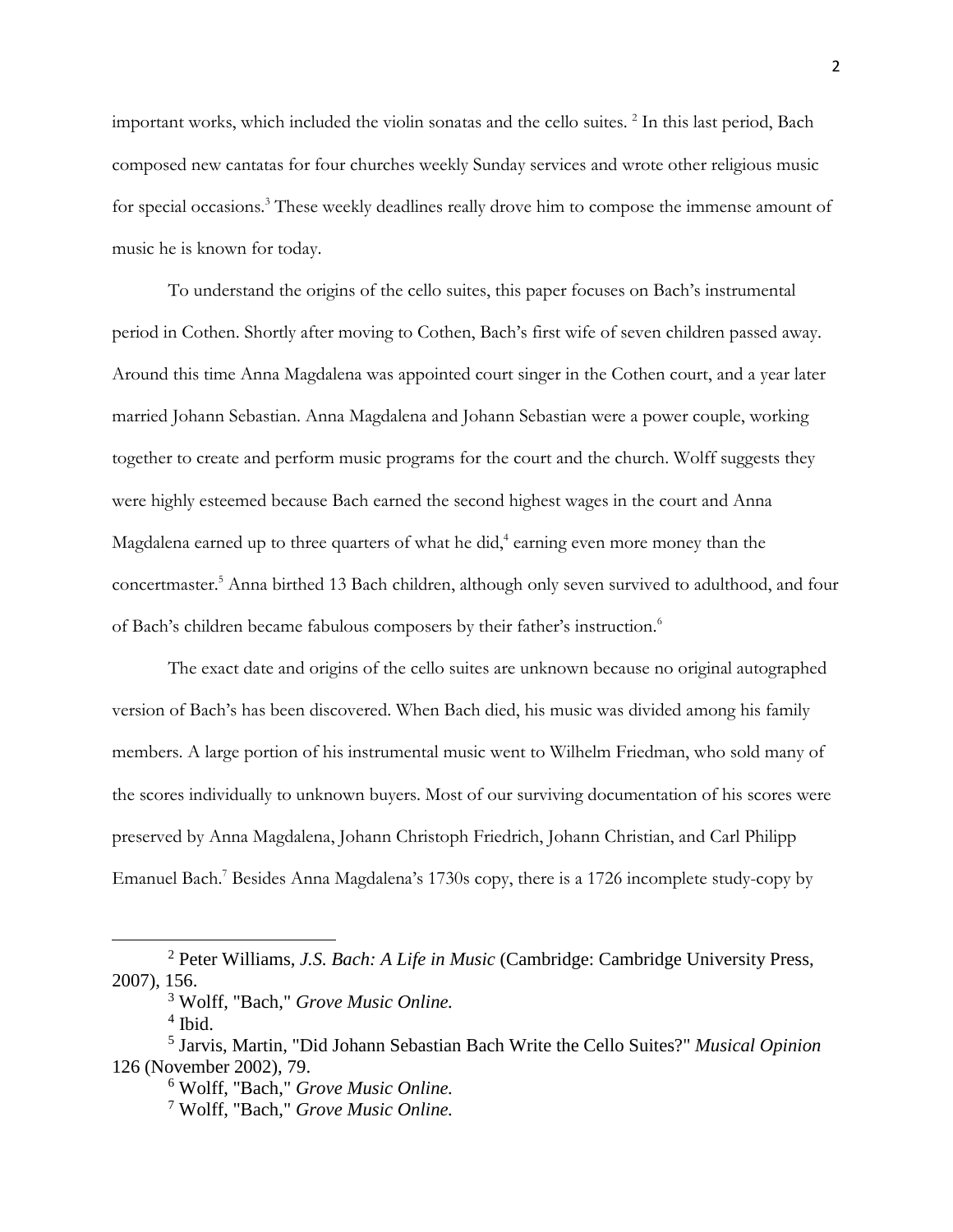one of Bach's important copyists Johann Peter Kellner. Two other anonymous copies from 1768 and 1790 are also referenced because some scholars believe they were copied directly from Bach's autographed version in C.P.E Bach's possession.8

Scholars propose that he composed the suites for the viola da gamba player Christian Bernhard Linike, one of Prince Leopold's capelle.<sup>9</sup> The sixth suite was originally written for the viola pomposa, a violin/viola hybrid five-stringed instrument that Bach created. <sup>10</sup> This instrument has not survived, so we do not know what the suite sounds like played on its intended instrument.<sup>11</sup>

Ledbetter and other scholars guess that Bach wrote the cello suites during his instrumental period and around the time of the violin sonatas. Most of my sources agree that they must predate the violin sonatas because they are less complex and, according to Williams, "less innovative." Spitta takes a kinder perspective than Williams, claiming that the cello suites have a "quieter beauty and more serene grandeur" than the violin sonatas.<sup>12</sup> Other scholars think that the violin sonatas were composed first simply because Anna Magdalena placed the violin sonatas first in her score.

One writer in the *Musical Opinion* journal questions if Bach even wrote the cello suites. Martin Jarvis speculates that Anna Magdalena wrote the cello suites based on the following evidence: 1) there is no dated copy with Bach's autograph, 2) Bach's biography and chronology is mostly speculation, 3) Bach's best works were produced after his marriage to Anna Magdalena, suggesting she was at least involved and at most composing music under his name, 4) Kellner and other copyists could have copied Anna's version, 5) they are simpler and more unified than the violin

<sup>8</sup> Ledbetter, David, *Unaccompanied Bach: Performing the Solo Works.* (London: Yale University Press, 2009), 8-9.

 $<sup>9</sup>$  Ibid., 1.</sup>

<sup>10</sup> Spitta, Philipp. *Johann Sebastian Bach, His Work and Influence on the Music of Germany 1685-1750.* Vol. 2. (New York: Dover Publications Inc., 1951), 69.

 $11$  Ibid., 100.

<sup>12</sup> Ibid., 99.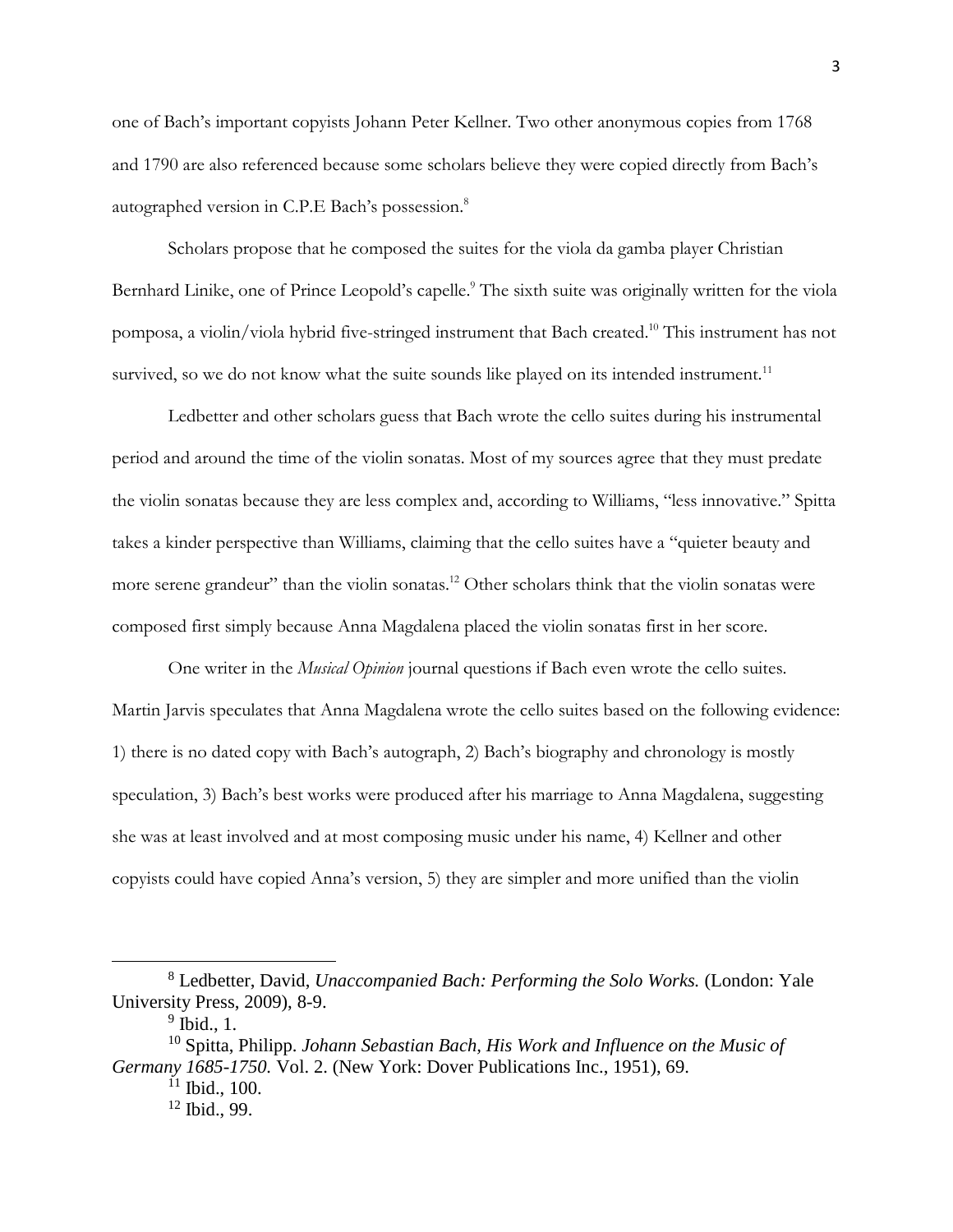sonatas and Bach's other works,<sup>13</sup> 6) Bach and Anna worked closely and had similar handwriting that is easy to mix up,<sup>14</sup> and 7) Bach had no reason to compose for an inferior new instrument like the cello, so he could have handed if off to Anna Magdalena to compose.<sup>15</sup>

Jarvis's evidence is at least equally as speculative as scholars' ideas about Bach's life. He uses the lack of evidence as proof when in fact it is just a lack of evidence. Science doesn't make conclusions based on a lack of evidence, but only on an abundance of evidence collected over time. Evidence actually suggests that Anna Magdalena did not have the education to compose in Bach's style and with his expertise. This is evident in her copies of the violins sonatas and cello suites, which contain errors. 16 Jarvis himself explains that she is a well-trained vocalist and keyboard player,<sup>17</sup> and not a string player. And ultimately, she must have been too busy for composition. She was working as court singer and a mother of at least seven children at the time.

On Bach's end, he had every reason to compose the cello suites. His viola pomposa creation itself demonstrates that he must have enjoyed learning about and composing for new instruments. It is known that Bach was proficient with string instruments (and yes, he preferred the viola over violin). The cello suites must have been written by someone who had "attained practical exercise" with the instrument, rather than whirled it up out of inexperienced "theoretical speculation."18

Wolff summarizes this section articulately: "it is unlikely that any complete and exact chronology will be established for the instrumental works."19 Since the chronology is so sparse and speculative, we will never be certain what notes or bowings Bach wrote for the cello suites. We cannot

<sup>13</sup> Jarvis, "Did Johann Sebastian Bach Write the Cello Suites?", 80-81.

<sup>14</sup> Ibid., 79.

<sup>15</sup> Ibid., 80.

<sup>16</sup> Ledbetter, *Unaccompanied Bach: Performing the Solo Work*s, 8-9.

 $17$  Jarvis, "Did Johann Sebastian Bach Write the Cello Suites?", 79.

<sup>&</sup>lt;sup>18</sup> Tarr, Carol, Barbara Thiem, and David Littrell. "The Bach Six Suites for Solo Cello: New Studies." *American Suzuki Journal* 38 no. 2 (Winter 2010), 68-70.

<sup>19</sup> Wolff, "Bach," *Grove Music Online.*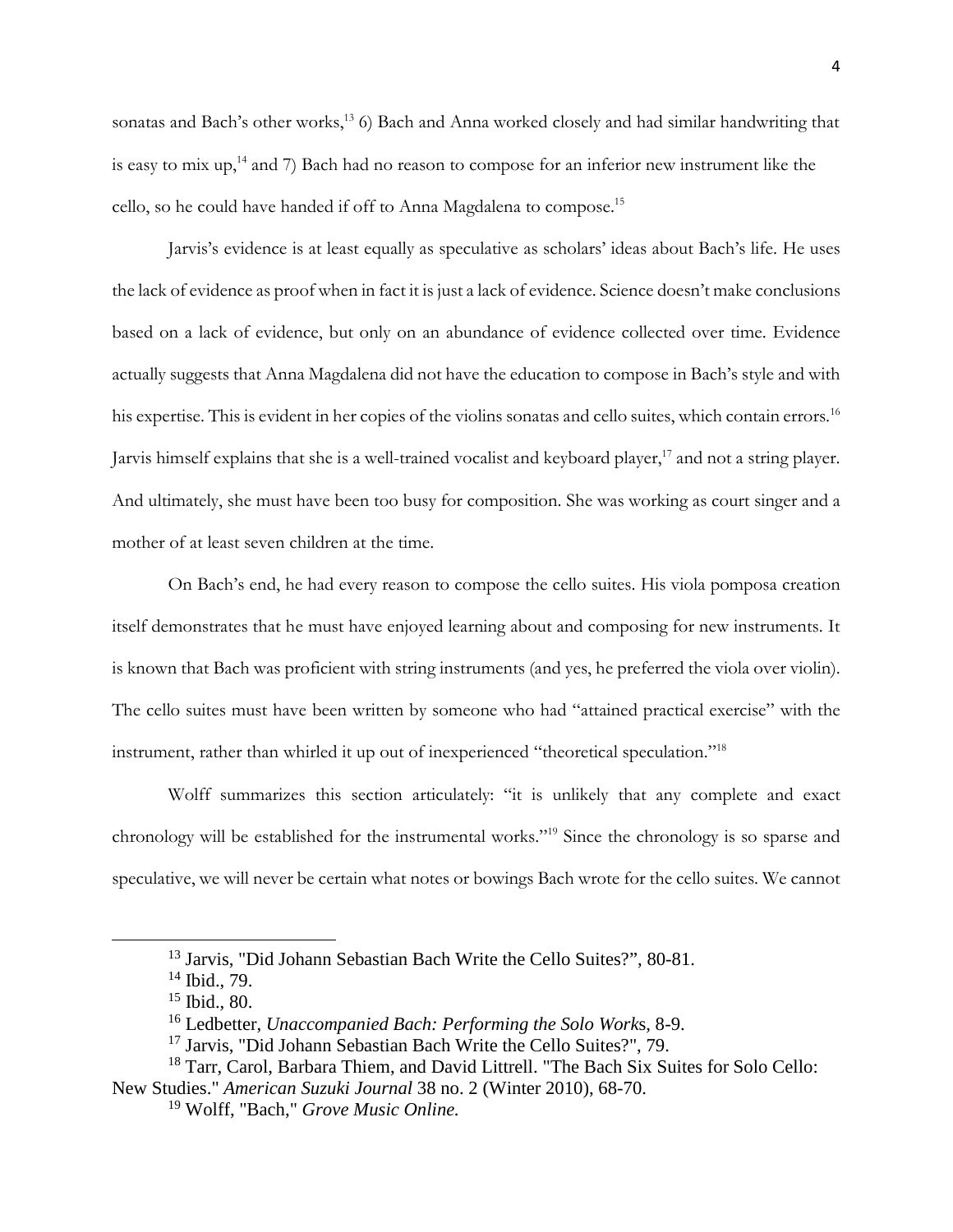prove whether he actually composed them. But based on my sources' opinions and strong speculations that Bach is the sole person capable of writing them, we will continue with the educated assumption that he composed the original score which was lost after others made several copies.

### *Form and Style of the Baroque Dance Suite*

German baroque dance form evolved in the 1700's out of the concept of paired dances from the Renaissance. This arose out of the desire to "arrive at a higher form of art" after the 30 Years War by mixing dance tunes of different European cultures into domestic music. The first standardization is the clavier suite, whose movements are based off of the German allemande, Italian/French courante, Spanish sarabande, and English gigue dances. For these suites, composers enlarged and extended dance music and songs to be suitable for the concert stage.<sup>20</sup>

Beyond the national origin of the dances, composers of different nationalities approached suite composition with unique perspectives. Italians notated the prominent style of a piece using the terms *da balla* (dance) and *da camera* (sonata), <sup>21</sup> but generally favored the sub-divided sonata style. The French usually preferred dance phrases, which have a simpler and more balanced rhythmic structure.<sup>22</sup> History suggests that dance music led to the sonata, but that does not mean that dance is the overruling style. Ledbetter claims that either can be dominant, depending on the piece.<sup>23</sup>

It is considered that Bach perfected this suite form. In the cello suites, he uses a "mixed style"<sup>24</sup> of primarily clavier German and French forms with Italian influences to devise his own German standards for composition. <sup>25</sup> Although, he followed even his own "structural elements

<sup>20</sup> Spitta, *Johann Sebastian Bach, His Work and Influence on the Music,* 73-74. 21Ibid.*,* 81.

<sup>22</sup> Spitta, *Johann Sebastian Bach, His Work and Influence on the Music*, 189.

<sup>23</sup> Ledbetter, *Unaccompanied Bach: Performing the Solo Works*, 66.

 $24$  Ibid., 4.

<sup>25</sup> Spitta, *Johann Sebastian Bach, His Work and Influence on the Music*, 84.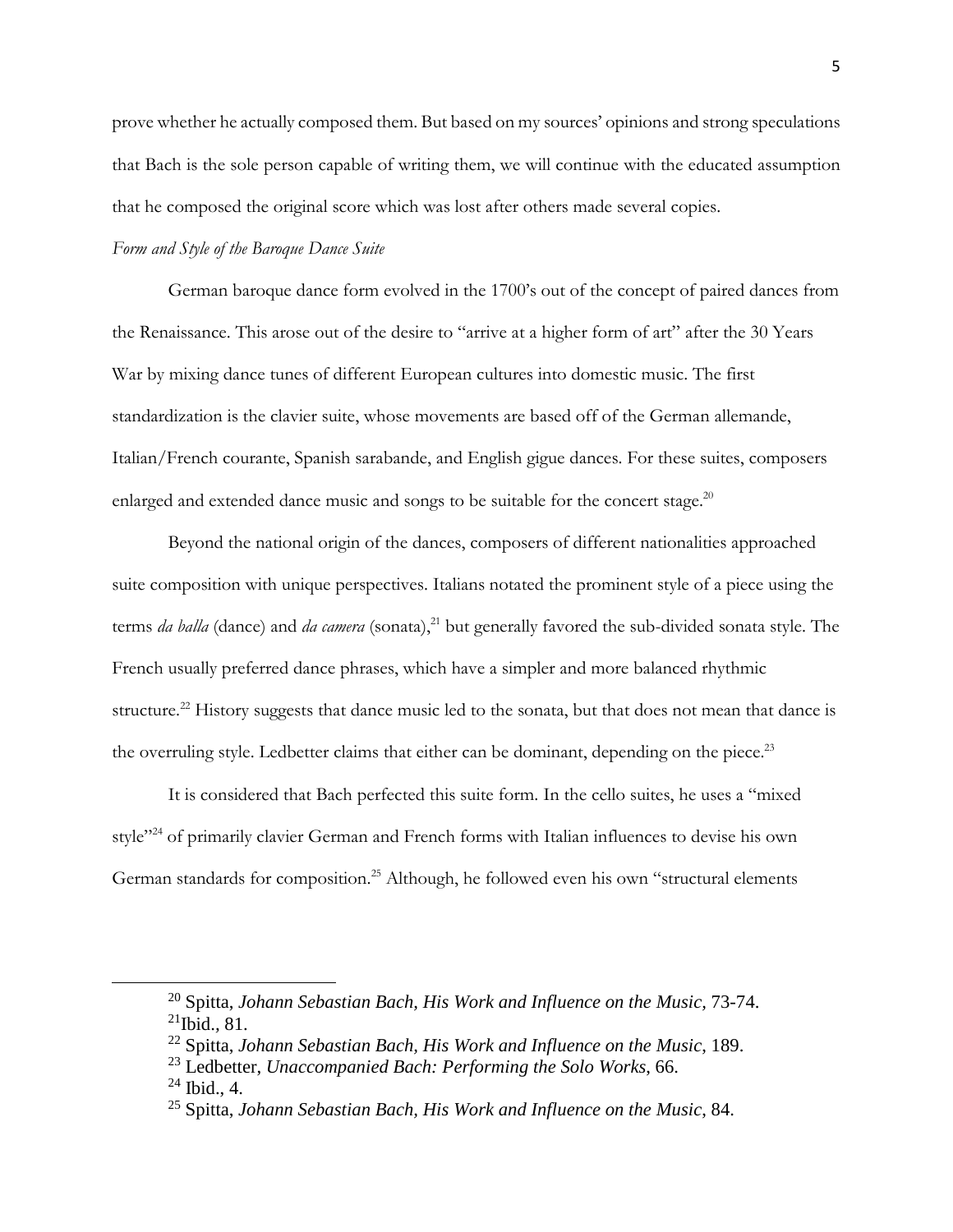loosely."26 Williams notes that the cello suites embody French characteristics, whereas the violin sonatas adhere more to Italian forms.<sup>27</sup>

Now we address the characteristics of each dance type in the German style, as these inform general performance. The suite is presented in sets of movements that compliment and contrast each other. Common time allemandes pair with triple meter courantes, and brooding, dark sarabandes pair with jolly gigues.<sup>28</sup>

The first pair invite the listener to pay attention and the dancers to take the floor. Allemandes have a content character and moderate tempo. They contain two sections, usually of eight and sixteen bars. They have an expansive quality that echoes Bach' preludes with broad harmonic structures and broken chords. Courantes attempt to intensify the calm mood of the allemande by switching between triple and duple meter irregularly and placing random syncopation and accents. The pair are unified by characteristic pickup notes to each phrase and balanced phrase structures.<sup>29</sup> Typically, allemandes and courantes are more sonata-like.<sup>30</sup>

The final pair contrast emotionally but always leave the listener on a lighthearted note and the dancer on a light foot. Sarabandes are grave and haughty movements in slow triple meter. Traditionally, they contain two sections of eight bars, but daring composers sometimes extended the second section or devised a third section. Their most characteristic aspect is a prolonged accent on the second beat. The gigue is like the last movement of a sonata or concerto that rushes to an excited finish. They are cheerful and animated and are in compound meter like 6/8, 3/8, and 12/8. Like all the other clavier movements of the suite, gigues are in two sections, but they have a unique

 $\overline{a}$ 

<sup>26</sup> Ledbetter, *Unaccompanied Bach: Performing the Solo Work*s, 2.

<sup>27</sup> Williams, *J.S. Bach: A Life in Music,* 141.

<sup>28</sup> Spitta, *Johann Sebastian Bach, His Work and Influence on the Music*, 91.

<sup>29</sup> Spitta, *Johann Sebastian Bach, His Work and Influence on the Music*, 89.

<sup>30</sup> Ledbetter, *Unaccompanied Bach: Performing the Solo Works*, 69-70.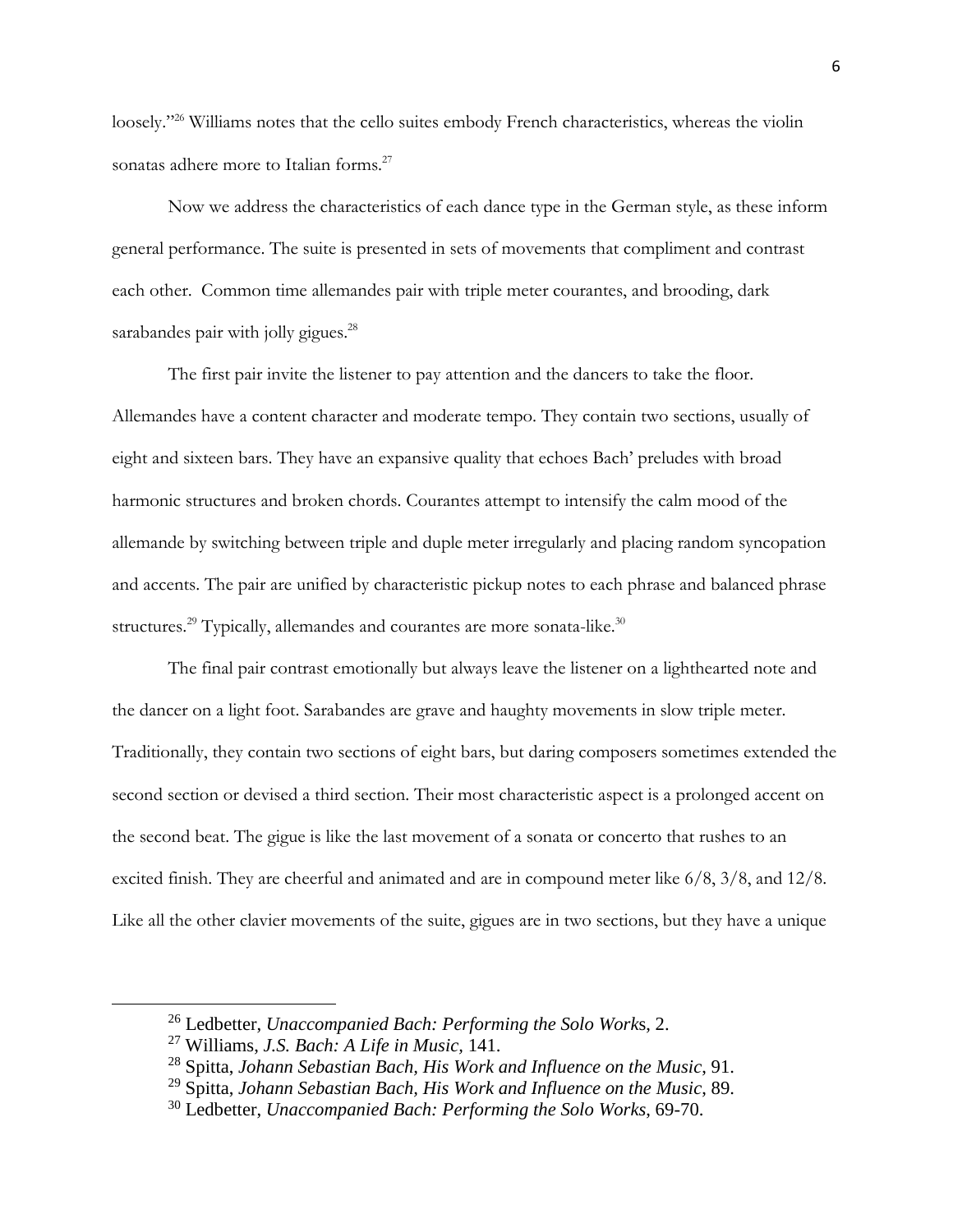contrast of tempi. Bach is known for using fugal devices in the first section and inversion in the second part.<sup>31</sup>

Bach's German suite form added characteristic preludes and soft intermezzos to the clavier suites.<sup>32</sup> He wrote each of his "preludes characteristically different to distinguish" each suite,<sup>33</sup> although each prelude is broad and grandiose. Intermezzos are meant to dampen the contrast between the allemande/courante and the sarabande/gigue pairs. Common intermezzos are gavottes, passepieds, and bourees, and scherzos and minuets in the later Baroque.<sup>34</sup>

In the cello suites, the intermezzo dance types appear in pairs by type. Suites one and two feature a minuet and trio, suites three and four use bourees, and suites five and six explore the lesser known gavottes.<sup>35</sup> Another sign of compositional unification is the presentation of keys for the cello suites: G, d, C, Eb, c, and D. Bach sandwiches minor keys in major keys to create an overall concept of major. The unifying characteristics of each suite exist even more profoundly in the music itself, as is explored in the next section. Furthermore, the suites are "organized with increasing elaboration." Suite five uses a technique called scordatura, requiring the A string be tuned down to a G, and suite six was written for Bach's five-stringed viola pomposa.<sup>36</sup>

Many sources provided additional guidelines for performing Bach's suites. Williams notes that Bach's notation is not literal. Bach writes note values "at lengths impossible to play," especially chordal bass notes. Williams concludes that Bach is merely notating the harmonic rhythm of the underlying harmony, and that performers need not hold the bass note for its full notated duration.<sup>37</sup>

<sup>31</sup> Spitta, *Johann Sebastian Bach, His Work and Influence on the Music*, 90-91.

<sup>32</sup> Ibid., 100.

<sup>33</sup> Williams, *J.S. Bach: A Life in Music,* 141.

<sup>34</sup> Spitta, *Johann Sebastian Bach, His Work and Influence on the Music*, 91.

 $35$  Ibid., 100.

<sup>36</sup> Ledbetter, *Unaccompanied Bach: Performing the Solo Works*, 10-11.

<sup>37</sup> Williams, *J.S. Bach: A Life in Music,* 141.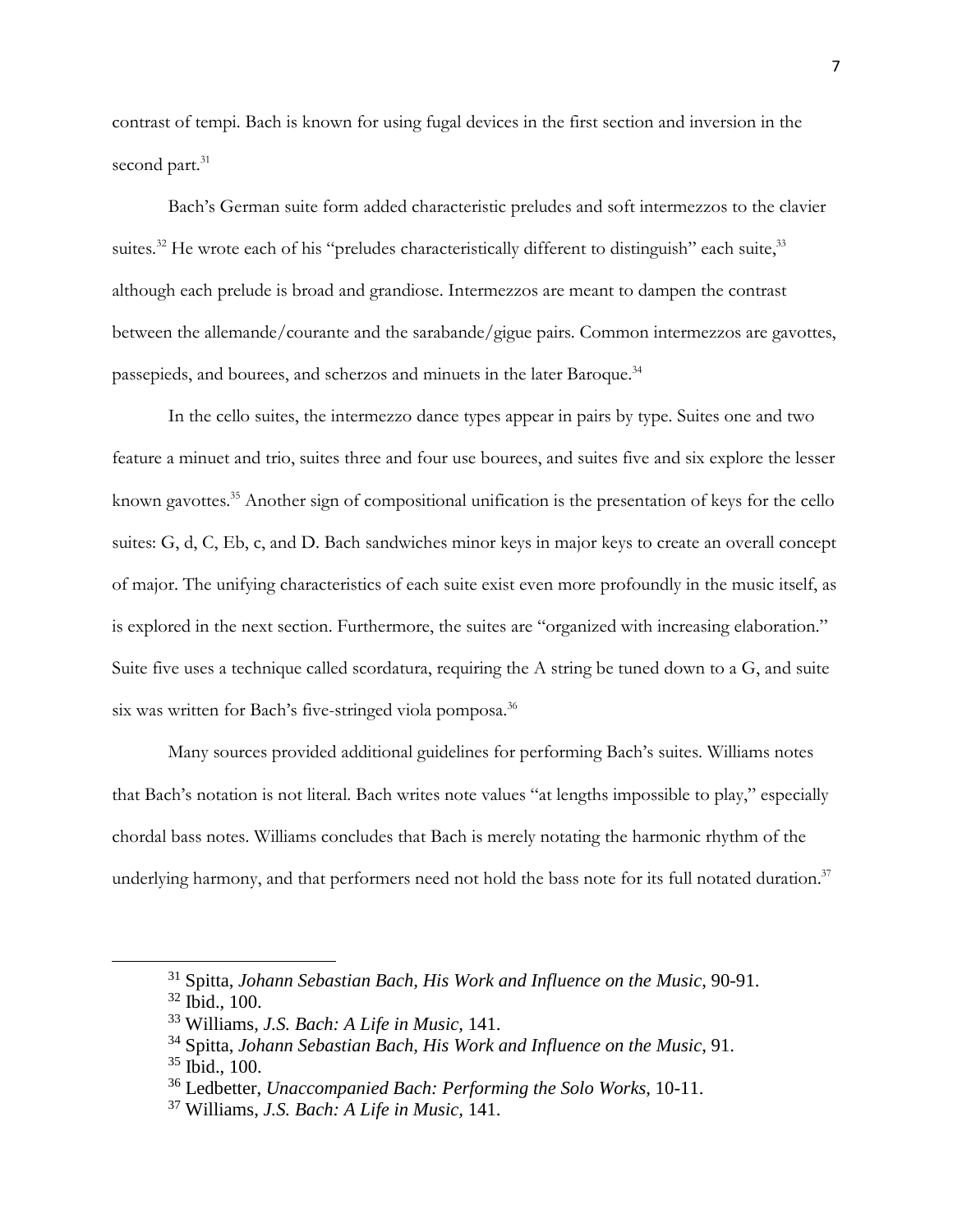Spitta notes the "overpowering influence of the organ style… with special regard to [double stops]." He suggests that performers emphasize the difference between bass and soprano notes, between harmony and melody.<sup>38</sup>

Cooperative authors in the *Suzuki Journal* discuss books that address performance discrepancies over technical aspects like slurs and trills. Carrington explains that trills in the 1800's came from above only 35% of the time. He claims that trill direction really depends on harmonic structure and voice-leading between neighboring notes. For example, if the preceding note is a higher pitch than the trilled note, then the trill will probably come from above. Bach's trills are usually notated, but this is a safe guideline for those that are not written out. Starkweather compares Anna Magdalena's and Kellner's editions to Bach's autographed version of the violin sonatas to note divergence. 39

## *Suite No. 2 in D minor*

Ledbetter informs this section almost exclusively, as his book was the only source to scrutinize each suite from its unifying motifs to its figured bass outline. He frames the second suite as a pair with the first suite by contrasting mood and structure. The second suite is melancholy and lyrical in its d minor key. It is unified in using open triads, such as the arpeggiated d minor chord opening the prelude, to make the music feel expansive.40

The prelude is in three broad sections (mm. 1-13, 13-36, and 36-63) ending with perfect authentic cadences (PAC), but the first two cadences are elided (i.e. overlap into the next phrase). Section one opens with a four-bar phrase that then follows a sequence to the cadence. C#, Bb, and E and sensitive notes.<sup>41</sup> Key  $8<sup>th</sup>$  notes contrast the constant  $16<sup>th</sup>$  notes. Dotted  $8<sup>th</sup>$  notes are even

<sup>38</sup> Ledbetter, *Unaccompanied Bach: Performing the Solo Works*, 70.

<sup>39</sup> Tarr, "The Bach Six Suites for Solo Cello: New Studies," 15.

<sup>40</sup> Ledbetter, *Unaccompanied Bach: Performing the Solo Works,* 186.

 $41$  Ibid., 186.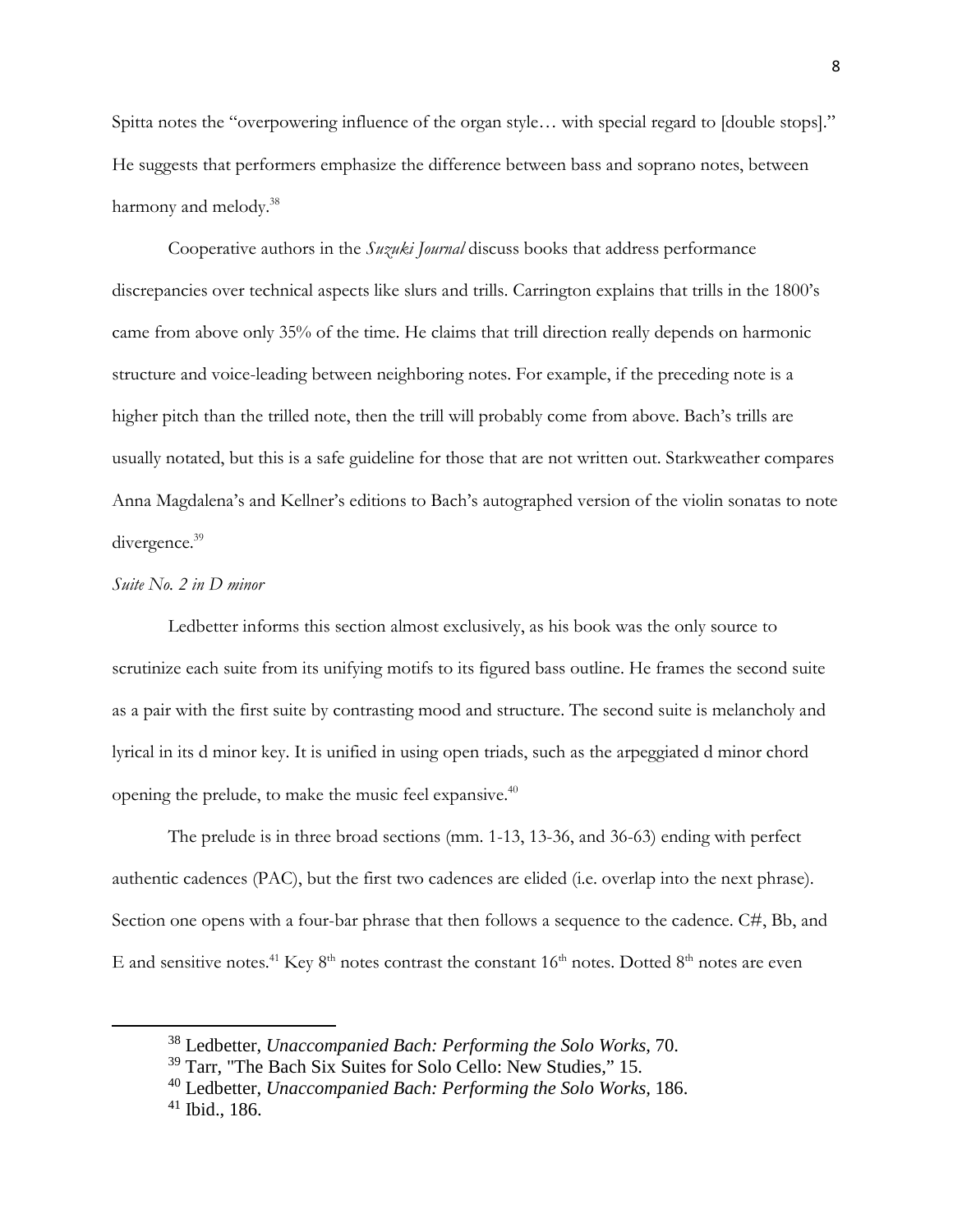more monumental. Section two features sharpened bass notes (avoided in the first section) that seem to rise stepwise to V in a minor but avoid cadencing and fall back to d minor. The wave rises again in mm. 25-30 but this time to half cadence on V of the home key.<sup>42</sup>

Section three of the prelude features the lowest and highest notes of the tessitura in quick succession from the low C# in bar 40 to the highest G in bar 44. A series of climaxes follow and lead to a dramatic, fully-diminished quarter note chord with a fermata. Throughout the movement, C# is a structurally and dramatically crucial note (bars 2, 40, 48, and 54), and it reaches its full dramatic impact in m. 54 (although this cadence is weaker than that of bar 44). Performers and scholars debate whether one should arpeggiate the cadential chords of the last few bars of the prelude. Ledbetter suggests arpeggiating from the top down like the slurred chords at the end of the prelude to the first suite, but claims it really is up to the performer's discretion.<sup>43</sup>

This allemande leans more to the Italian sonata allegro style, although the first phrase is very French. Bars 1-2 feature descending fifths (A-D and D-A) that are highlighted throughout the movement.  $8<sup>th</sup>$  notes mark phrasing by breaking the continuous  $16<sup>th</sup>$  notes typical of allemandes. Motives drive the movement ahead. One motif is the A4 in bars 5,8, and 10 and the d5 in bar 9, whose tension is released by a shower of  $32<sup>nd</sup>$  notes.<sup>44</sup> The paired courante is also less French, and it contrasts the allemande's frequent cadences with few cadences of ritornello form like the prelude. The first phrase sounds a tetrachord that is important throughout the movement: D, C, Bb, and A. As is characteristic, this courante emphasizes beats two and three of each bar with broken intervals. It ends with a closing pedal in the soprano that foreshadows the gigue.<sup>45</sup>

<sup>42</sup> Ibid.*,* 187.

<sup>43</sup> Ledbetter, *Unaccompanied Bach: Performing the Solo Works*, 188.

<sup>44</sup> Ibid., 190-191.

<sup>45</sup> Ibid.*,* 195.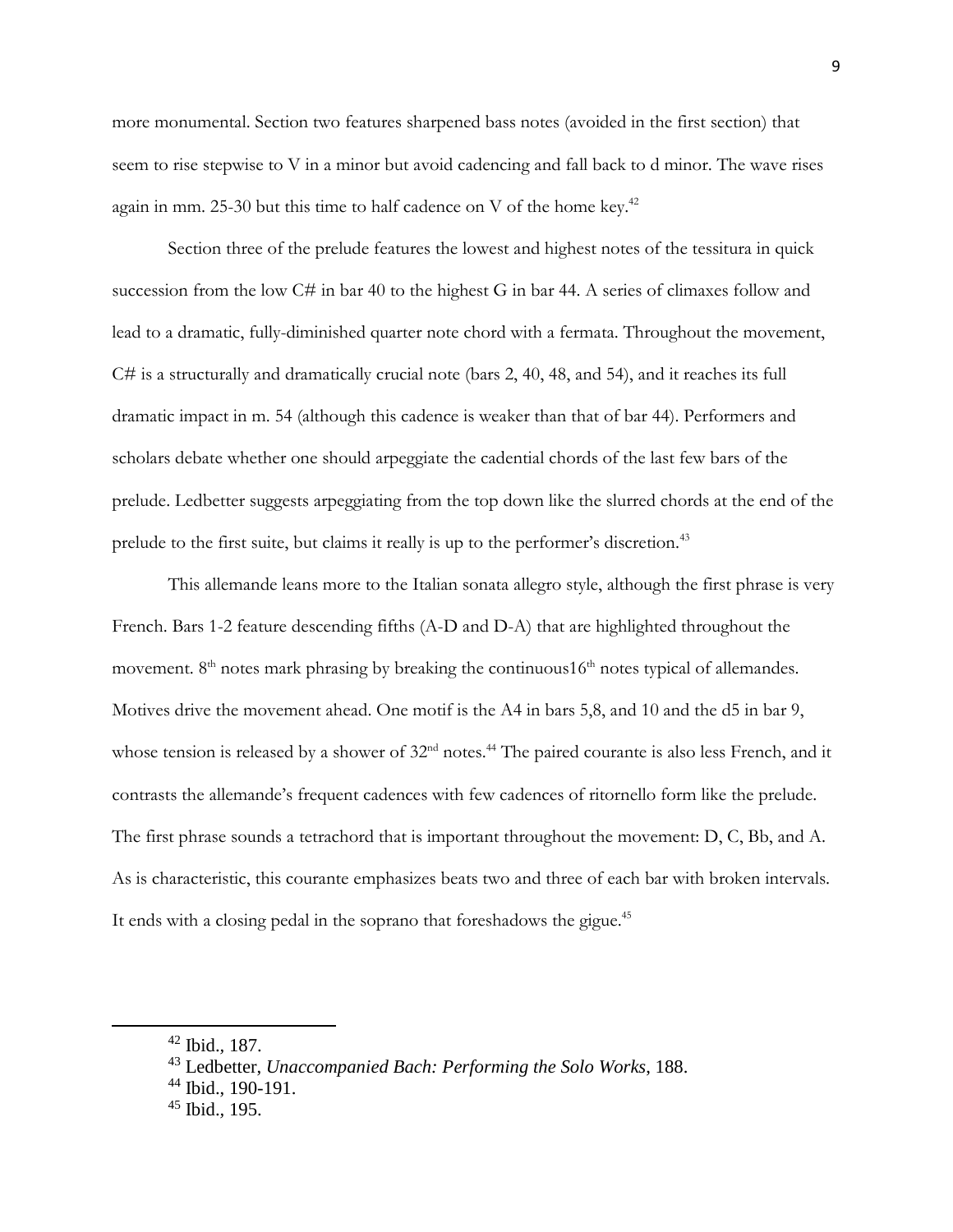The sarabande is incredibly brooding and yet gallant. It opens with a cadence. Each half note and quarter note has its own weight, making  $8<sup>th</sup>$  notes and  $16<sup>th</sup>$  note embellishments seem free. Trills, resultantly, do not need to be played for their full duration to provide time for "luxurious and long appoggiatura[s]." Ledbetter notes the contrast of long  $16<sup>th</sup>$  note runs in m.3 and paired 16ths in m.7 and suggests slurring the pairs in m.7 to highlight this. This movement demonstrates the conflict between sonata and dance rhythms, alternating between them every 2:1 bars.<sup>46</sup>

Next come the minuets. Menuet I combines features of the previous dances. It restates the tetrachords of the courante and sarabande and reformulates the closed-space triad of the prelude into a blocked chord. It is simply two, four-bar parallel phrases. Menuet II exposes how weighted Menuet I was. It is in D major with notes flow and leap like it is spring. Menuet I alternates dance/sonata rhythms every bar, and Menuet II alternates only every four bars. This creates a paired contrast between the flowing sonata bars and the fragmented dance bars. As is formulaic for minuet and trio form, Menuet II ends with a da capo back to Menuet I. Anna Magdalena's version writes a fermata at the end of each Menuet, but Ledbetter suggests lengthening Menuet I's final note only on the da capo. $47$ 

Finally, we arrive at the gigue, a lighthearted and energetic summary of the suite. This gigue is in 3/8 time, a meter inherently more disjointed than continuous. It is very sonata-like with extended running  $16<sup>th</sup>$  note passages that are often interrupted by  $8<sup>th</sup>$  notes that mark the phrases like the courante. It strategically uses pedal notes to recall the prelude and the courante. The pedal is in the bass in m.21-24 and in the soprano in m.25-28, and is reversed in the second strain. Section one opens with two16-bar sentence of 4+4+8 ending in a half cadence. It then modulates in bars 17-24 with another sentence (this time half as long) and closes over the next eight bars. The second strain's

<sup>46</sup> Ibid., 192.

<sup>47</sup> Ledbetter, *Unaccompanied Bach: Performing the Solo Works*, 194.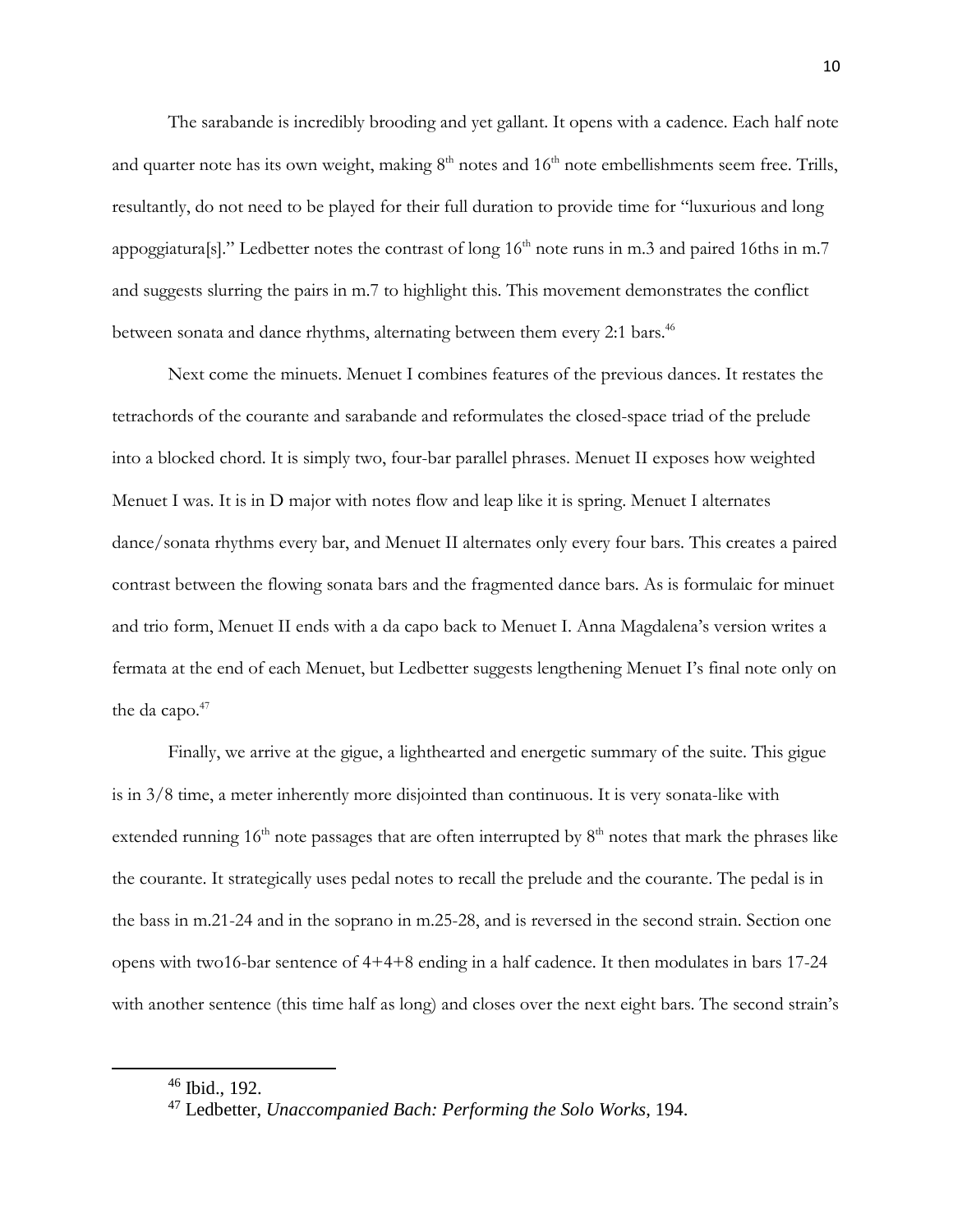structure is  $4+4+16$ , where the last phrase is  $4+4+8$ . Finally, uninterrupted  $16<sup>th</sup>$  notes drive the music to a close.<sup>48</sup>

This research has opened an informed discussion on the history and style characteristics of the baroque dance suite, including the cello suites, with a special consideration of the second suite. Although there is disparity over Bach's music and life, his music continues to inspire people because of its incredible flexibility and adaptability. His music has a significant influence on how western culture composes and perceives music today. Everyone has their own perspective on life and music, and now perhaps we can understand bit of Bach's approach to life and music. The answer to the question "what did Bach want?" is irrelevant. The real question is "what do you want?".

<sup>48</sup> Ibid., 195-196.